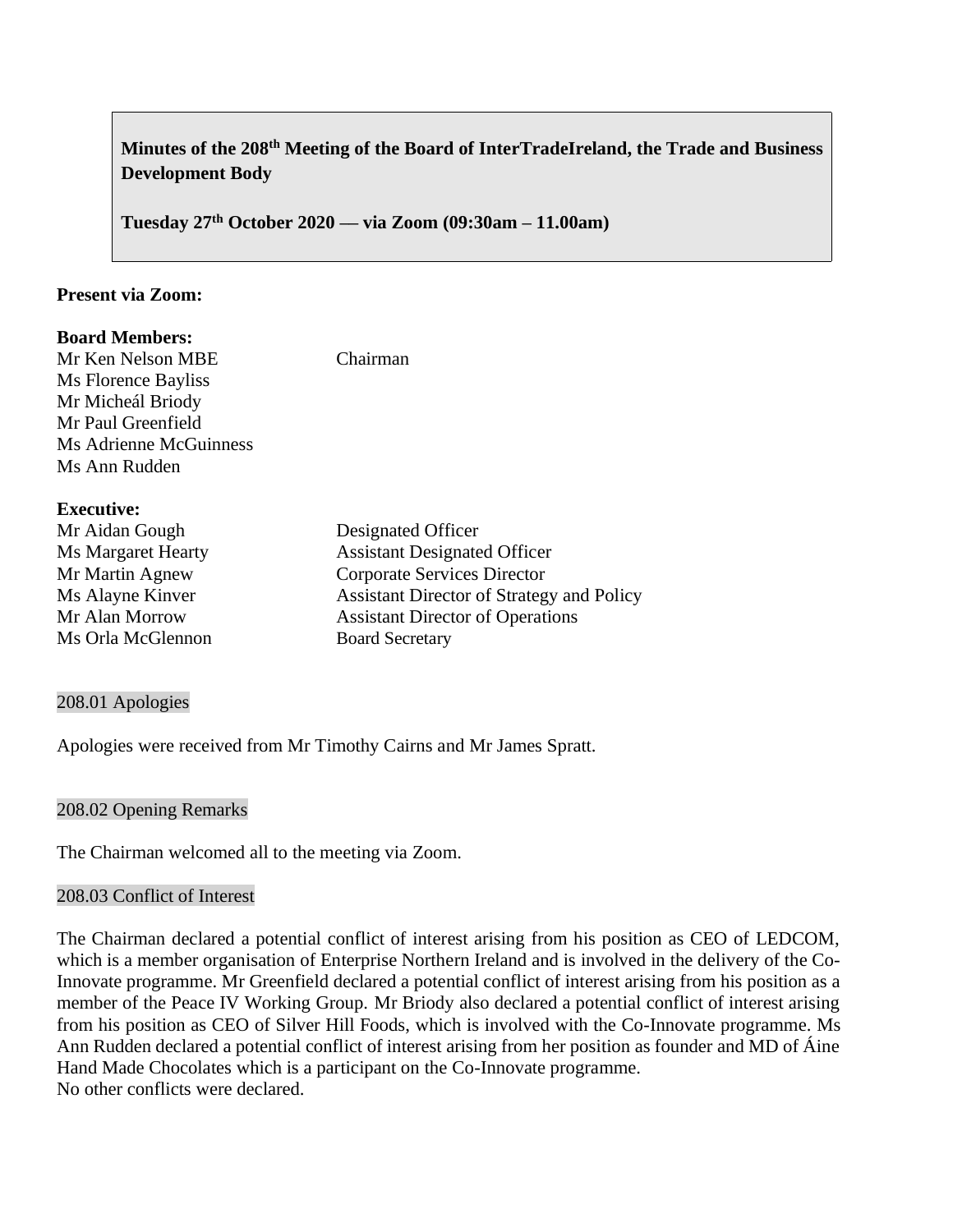#### 208.04 29th September 2020 Board Minutes

The minutes of the 29<sup>th</sup> September 2020 Board meeting were agreed as a true record of the meeting and were unanimously approved by the Board, which would be signed and authorised by the Chairman at a later date.

#### 208.05 Matters Arising

Mr Gough advised that all matters arising from the last Board meeting had been addressed.

#### 208.06 Chairman's Business

The Chairman reported that he had received correspondence from Mr Gough advising that he intends to retire with an effective date at end of January 2021.

The Chairman advised that the NSMC Trade and Business Development sectoral meeting is scheduled for 25<sup>th</sup> November 2020. The status of Board members will be addressed and the CEO recruitment process will also be on the agenda.

The Chairman informed the Board that he is going to pre-record an introduction to the upcoming webinar "Managing Brexit Together" being held on 3<sup>rd</sup> November 2020.

#### 208.07 Designated Officer's Report

Mr Gough reported that the next Trade and Business Development Sectoral meeting of the North South Ministerial Council will take place on 25<sup>th</sup> November 2020. The meeting will be attended by the Ministers of our two Sponsor Departments, Ms Diane Dodds, MLA (Department for the Economy) and Mr Leo Varadkar, TD, (Tánaiste and Minister of Enterprise, Trade and Employment). The agenda will include the economic response to Covid-19, implications of the UK withdrawal from the EU and the work, performance and strategic plans of the Body with a specific update on Horizon 2020 All-Island Steering group and the US-Ireland R&D partnership. The meeting will also address governance issues including the retrospective approval of Business Plans and Corporate Plan, Board appointments and the CEO recruitment process.

Mr Gough advised that the Body continue to deliver its supports and services whilst working remotely, in line with current Public Health Agency guidance. The safety of staff continues to be a priority and a series of events that will focus on staff physical and mental well-being are being organised.

Mr Gough advised that Brexit continues to be a top priority for the Body. A webinar to re-launch our various supports will take place on Tuesday  $3<sup>rd</sup>$  November. Speakers will include Mr Simon Coveney, Minister of Foreign Affairs, Mr Vincent Power, Partner, A&L Goodbody and Head of the firms EU Competition & Procurement Group and Dr Katy Hayward, Professor of Political Sociology, Queen's University.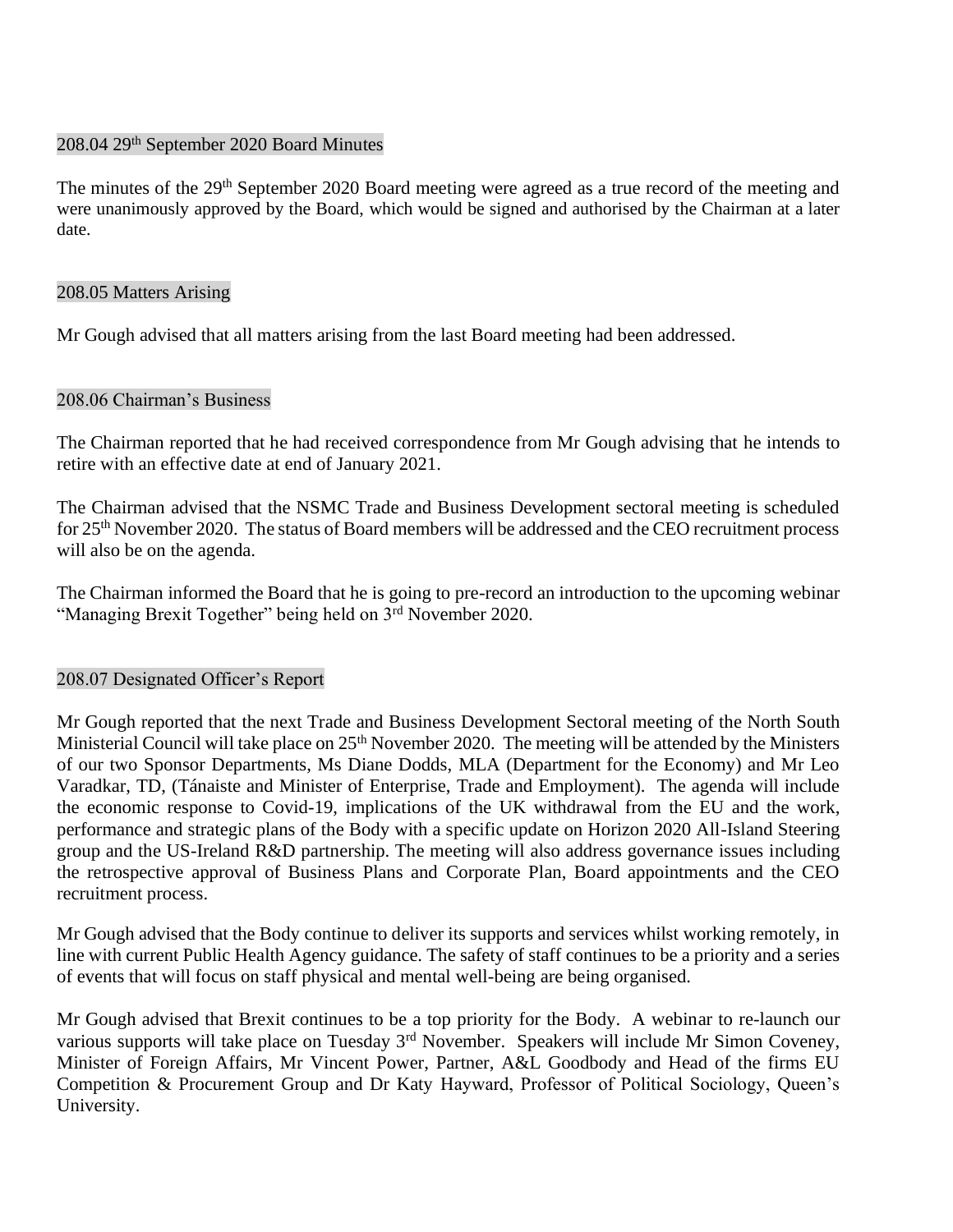Mr Gough updated the Board on meetings with Mr Tim Losty, the recently appointed Joint Secretary of the NSMC on the Northern side, a meeting with Mr Robert Troy, TD, Minister of State for Trade Promotion and a meeting of the DfE EU Exit Stakeholder Forum.

Mr Gough gave an update on the Irish Government's 'Shared Island' initiative, which has allocated funding of €500m over the next five years for cross border activities. The focus will be on cross border infrastructure investments, support for all island research projects, health, education and the environment. Young people and support for cross border communities will also be a priority. Mr Gough advised that this initiative would provide the Body with both challenges and opportunities. The Chairman commented on the strategic approach of the initiative and the potential influencing role for the Body.

The Board noted the Designated Officer's report and the Chairman thanked Mr Gough for his update.

# 208.08 Board Sub Committee Reports

# *Audit and Risk Assurance Committee Report*

Mr Briody reported back from the Audit and Risk Assurance Committee meeting held via Zoom on 29<sup>th</sup> September 2020. He advised that the 2019 external audit is substantially completed and it is anticipated that the NIAO should be in a position to finalise the audit by the end of October. The current internal auditor's three-year contract has expired and following a procurement exercise, the new contract has been awarded.

Mr Briody informed the Board that the Committee had approved the Body's Risk Management Policy which will be reviewed and approved by the Committee on an annual basis. The Corporate Risk Register was reviewed and approved, with the Covid-19 risk continuing to be ranked first on the register.

The Board noted the Audit and Risk Assurance Committee report and the Chairman thanked Mr Briody for his report.

#### *Innovation Sub Committee Report*

Ms McGuinness reported back from the Innovation Sub Committee meeting held via Zoom on 29<sup>th</sup> September 2020. Apologies for the meeting had been received from Mr Spratt and Ms Hearty. She advised that seven new Fusion applications and two second Fusion applications were considered. Eight projects were approved and one was not approved. Five approvals were from ROI companies and three from N.I, of which six projects are for an eighteen month period and two for a twelve month period.

The Board noted the Innovation Sub Committee report and the Chairman thanked Ms McGuinness for her update.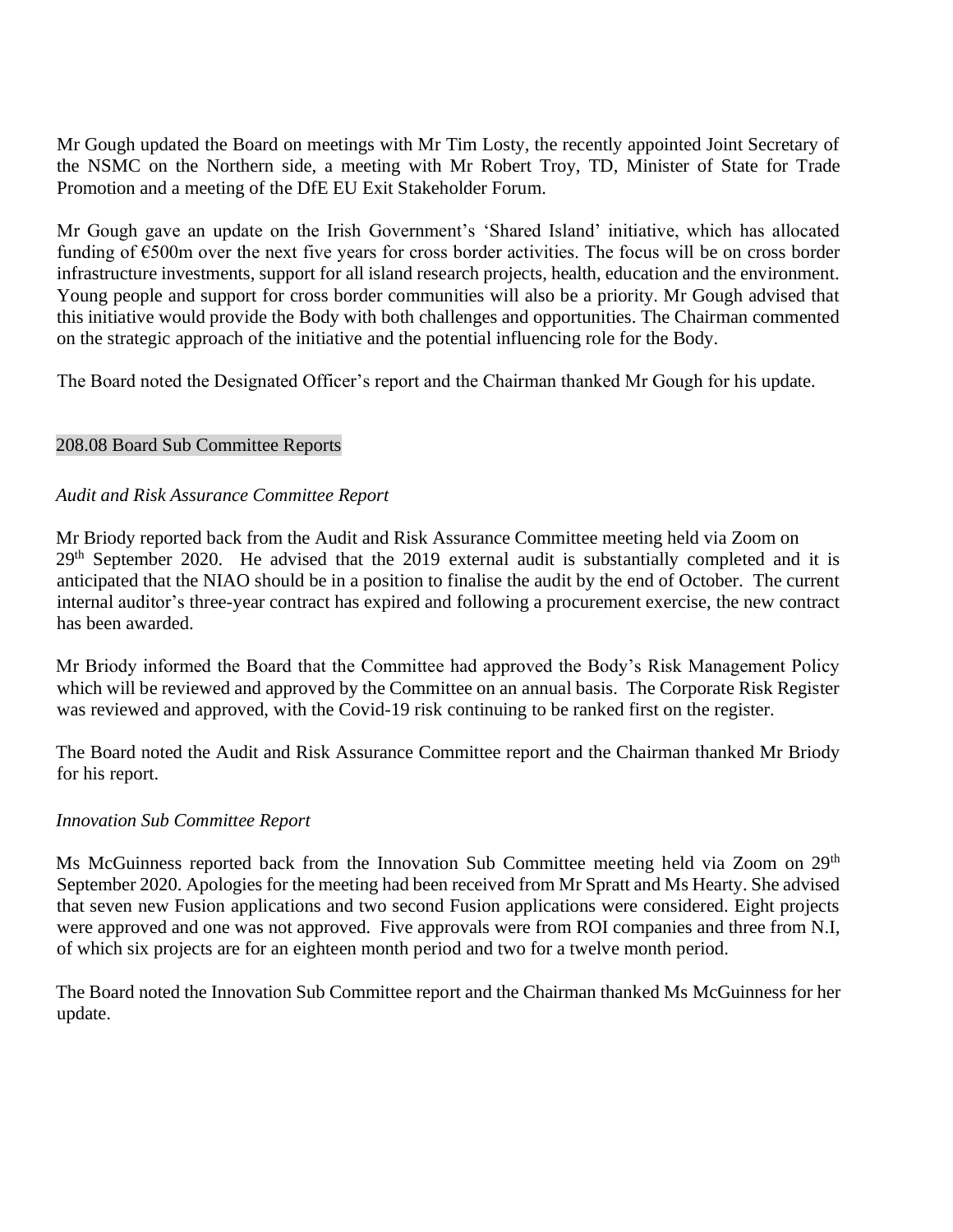#### *Trade Sub Committee Report*

Mr Greenfield reported back from the Trade Sub Committee meeting held via Zoom on 29<sup>th</sup> September 2020. He advised that nine new Acumen applications were assessed and all were approved. Six projects were from ROI companies and three from N.I. Mr Greenfield commented on the high quality of applications being received and noted that some companies were diversifying their products to derive opportunities arising from Covid -19.

The Board noted the Trade Sub Committee report and the Chairman thanked Mr Greenfield for his update.

#### 208.09 For Consideration, Discussion and Noting.

#### *Strategy and Policy Directorate Update*

Mr Gough and Ms Kinver presented the Strategy and Policy Directorate Board report. The significant outreach activity including the development of collaborative networks on a cross border basis and input/influence at high-level policy discussions/decisions in a wide number areas in both jurisdictions was emphasised. Attendance and participation on various committees enables the team to keep up to date with strategic developments across the island. Mr Gough reported that, as a result of the work of the directorate, our reputation has been enhanced and the Body is highly regarded at senior level by both Governments and other agencies. Brexit has dominated the work of the Body in recent years and our input and engagement to various forums was highlighted. The close liaison with the work of the Operations Directorate in the areas of Brexit and Covid-19 was stressed.

The Board noted the comprehensive Strategy and Policy Directorate update and thanked Mr Gough and the team involved.

# *Operations Directorate Progress and Activity Report*

Ms Hearty highlighted key points from the Operations Directorate Progress and Activity Report. She reported that demand for all business supports in the last quarter remains strong. Activity in the last quarter of 2020 will impact on spend in 2021. The current situation regarding partial lockdowns in both economies is concerning and has resulted in some projects stalling, particularly in the food and retail sectors. This situation will continue to be monitored closely. Business supports will be actively promoted, including pivoting existing supports and our Covid-19 Emergency initiatives will continue to help business during this crisis.

Ms Hearty advised that a key priority over the next period will be to assist companies navigate Brexit. An all island awareness campaign with the theme 'Making Brexit Manageable' is being launched at the end of October. Our website has been updated to make it easier for businesses to navigate and we will ensure that the digital content will be adapted/updated as new/relevant information becomes available. Requests for Brexit vouchers are on the increase and areas of concern continue to be supply chain, customs, logistics and the services sector.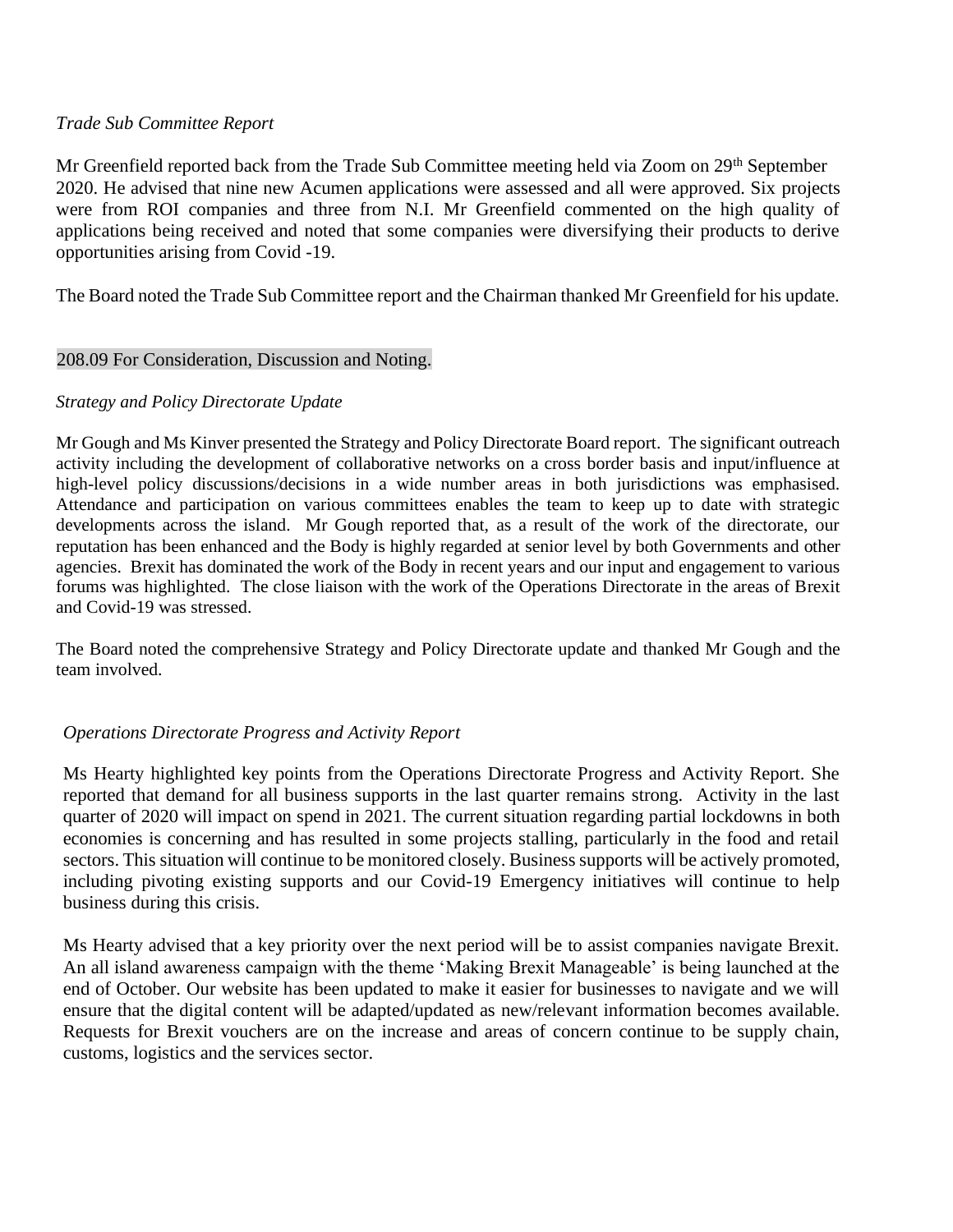Our outreach activity by staff is currently being carried out remotely. We continue to liaise and work with all relevant development agencies and business representative Bodies across the island including involvement in joint events and initiatives.

Ms Hearty gave an update on the various Covid-19 emergency supports and highlighted the increasing number of applications. Feedback from companies has been extremely positive as cited in the Operations Directorate Board report.

Acumen projects on hold has significantly reduced from over sixty projects to only twelve at present. The pipeline for new applications is growing and the programme remains on track for the annual approvals target.

The Board were informed that the economic appraisal of Fusion VI (Innovation Boost) was finally approved by the Department of Finance on 23<sup>rd</sup> October. Ms Hearty advised that the Board had approved the continuation of the programme on  $9<sup>th</sup>$  December 2019 and raised concerns on the length of time to get all necessary Departmental approvals in place. This matter will continue to be raised at the next Oversight and Liaison meeting with Sponsoring Departments. Ms Hearty informed the Board of the proposed Trade Information Service and the implications of a delay in obtaining the necessary approvals for this new programme. The Board noted this matter and the Chairman asked that the Board's concerns be raised at the appropriate levels.

The Seedcorn Investor Readiness Competition is being delivered remotely. The regional finals will take place next week. Ms Hearty thanked those Board members who were involved in the judging panels. The Final Awards Ceremony will be on-line, with winning companies showcased at the interactive event.

Ms Hearty informed the Board of the Body's involvement as partner in the Women in Business Conference and series of webinars. Alumni from the Funding for Growth programmes and Seedcorn competition will make valuable contributions to these events. The Board were informed that a request for a further meeting with Invest N.I. to discuss the plans for a regional hub in Dublin has been made.

The Board noted the Operations Directorate Progress and Activity Report and the Chairman asked that the Board's thanks be passed to all staff.

# *Co-Innovate Programme Update*

Mr Gough presented the Co-Innovate Programme Update. He advised that Strand 4 continues to be the most challenging aspect of the programme. Strand 5 is progressing well against its targets. The Board noted the Co-Innovate Programme Report.

#### *Governance and Financial Matters*

Mr Agnew presented the Governance and Financial Matters report. He advised that as reported previously, the Body is continuing to follow government, public health and N.I Executive advice, with staff continuing to work remotely. Work has been carried out to reconfigure the office infrastructure and desk screens have been installed to ensure that staff can work safely when the appropriate time arises.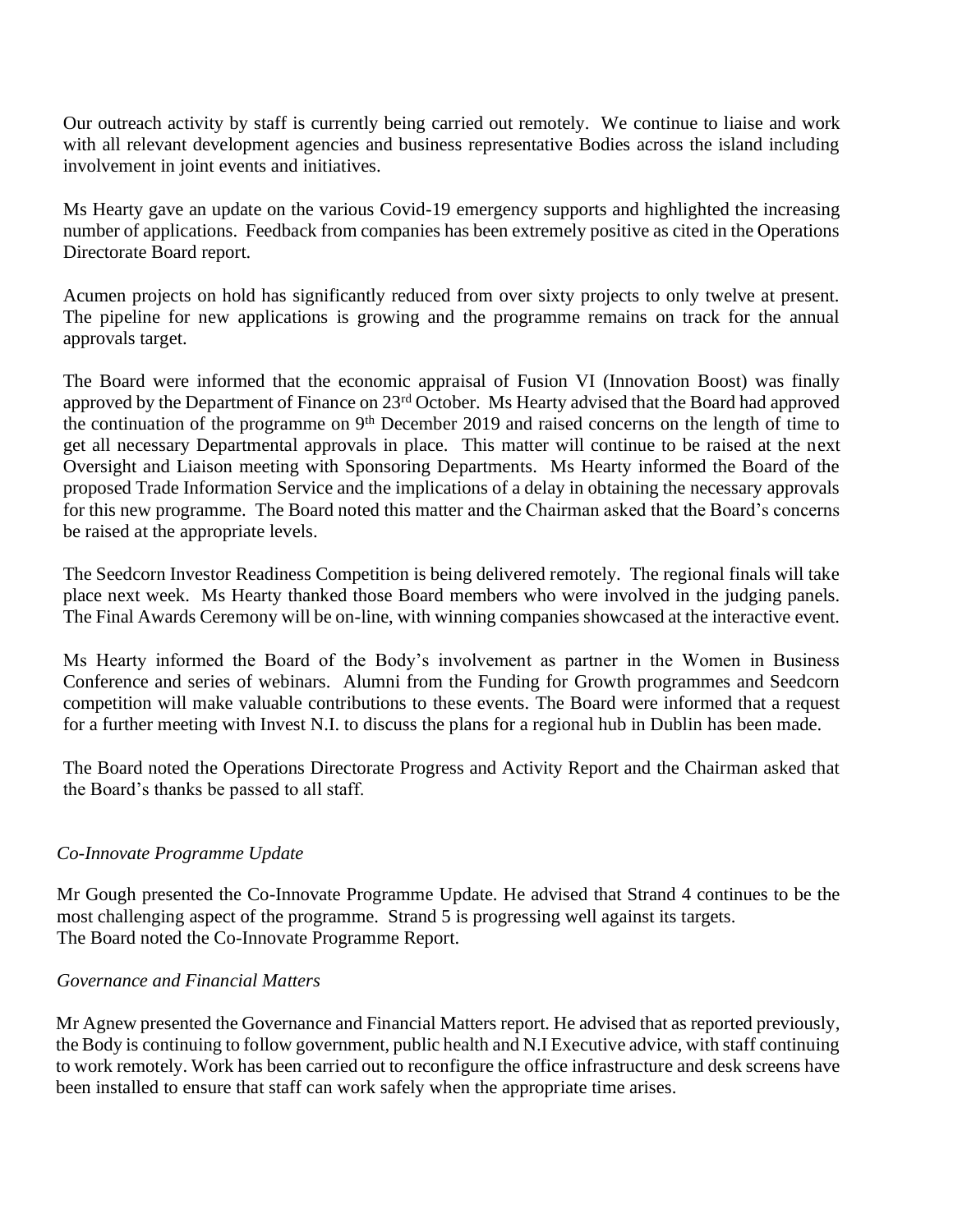Mr Agnew advised that the fieldwork for the 2019 External audit has completed. The accounts are in the final stage of being certified by the C&AGs.

The new internal audit contract has been awarded for a three-year period which commenced on 1<sup>st</sup> October. The contractors will present the three-year internal audit strategy to the next Audit and Risk Assurance Committee meeting in November for approval by the Committee.

Mr Agnew advised that the matter of outstanding Board members appointments and other corporate governance issues should be resolved at the NSMC Sectoral meeting in November.

The Board approved the Body's Risk Management Policy as detailed in the Board papers.

Mr Agnew provided an overview of the Body's financial out-turn to  $30<sup>th</sup>$  September 2020 and funding arrangements. He advised that expenditure commitments for all programmes continue to be closely monitored by Programme Managers and the Executive to ensure that any required re-profiling of budgets can be promptly actioned. Mr Agnew reported that successful monitoring round bids during 2020 has resulted in the Body being allocated additional funding by DfE for Covid-19 and Brexit supports. Mr Agnew informed the Board that the 2017, 2018, 2019 and 2020 Business Plans have yet to be approved. It is anticipated that these will be approved at the next NSMC Sectoral meeting in November.

The Board noted the Governance and Financial Matters report. The Chairman thanked Mr Agnew for his report.

#### *Tenders and Variations to Letters of Offer/Appointment*

The Board approved Mr Agnew's request to vary the Letter of Offer and extend the timescale for the Financial Assistance Scheme Cocoon programme until 31<sup>st</sup> October 2021 due to Covid-19 related issues.

The Board also approved the request to vary the Letter of Offer and amend the targets, milestones and outputs of the Fintech Corridor (formerly known as the M1 Payments Corridor) as detailed in the Board paper, due to Covid-19 related issues.

#### *Communications Update*

Mr Agnew presented the Communications activity including a presentation on the forthcoming Brexit campaign, which commenced this week. The Brexit messaging campaign will include radio, digital and social media platforms with the main message that InterTradeIreland can help make Brexit manageable and move forward together. Mr Agnew advised that website landing pages have been created to support the campaign and provide information about Brexit preparations, advice and funding:

All Board members were invited to join the Brexit webinar being held on Tuesday  $3<sup>rd</sup>$  November.

The Board noted the Communications Report and the Chairman thanked Mr Agnew for his update.